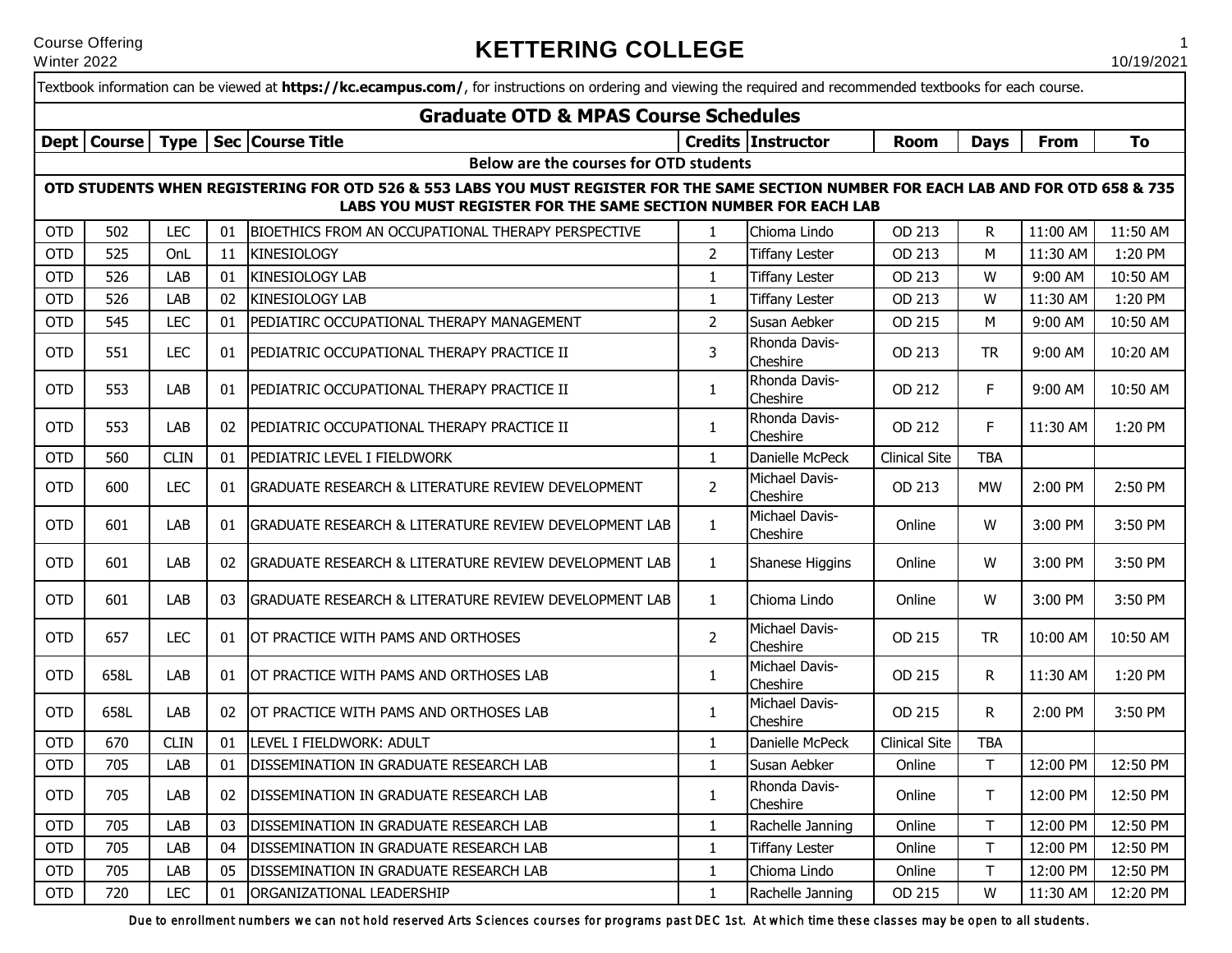Course Offering

|                                                 |               |             |    | Textbook information can be viewed at https://kc.ecampus.com/, for instructions on ordering and viewing the required and recommended textbooks for each course. |              |                            |                       |              |             |          |
|-------------------------------------------------|---------------|-------------|----|-----------------------------------------------------------------------------------------------------------------------------------------------------------------|--------------|----------------------------|-----------------------|--------------|-------------|----------|
| <b>Graduate OTD &amp; MPAS Course Schedules</b> |               |             |    |                                                                                                                                                                 |              |                            |                       |              |             |          |
|                                                 | Dept   Course | <b>Type</b> |    | Sec   Course Title                                                                                                                                              |              | <b>Credits Instructor</b>  | <b>Room</b>           | <b>Days</b>  | <b>From</b> | To       |
| <b>OTD</b>                                      | 721           | LAB         | 01 | ORGANIZATIONAL LEADERSHIP LAB                                                                                                                                   | $\mathbf{1}$ | Michael Davis-<br>Cheshire | Online                | T.           | 1:00 PM     | 1:50 PM  |
| <b>OTD</b>                                      | 721           | LAB         | 02 | ORGANIZATIONAL LEADERSHIP LAB                                                                                                                                   | $\mathbf{1}$ | Shanese Higgins            | Online                | T            | 2:00 PM     | 2:50 PM  |
| <b>OTD</b>                                      | 721           | LAB         | 03 | ORGANIZATIONAL LEADERSHIP LAB                                                                                                                                   | $\mathbf{1}$ | Danielle McPeck            | Online                | $\top$       | 3:00 PM     | 3:50 PM  |
| <b>OTD</b>                                      | 721           | LAB         | 04 | ORGANIZATIONAL LEADERSHIP LAB                                                                                                                                   | $\mathbf{1}$ | Susan Aebker               | Online                | $\mathsf R$  | 1:00 PM     | 1:50 PM  |
| <b>OTD</b>                                      | 721           | LAB         | 05 | ORGANIZATIONAL LEADERSHIP LAB                                                                                                                                   | $\mathbf{1}$ | Rhonda Davis-<br>Cheshire  | Online                | R            | 2:00 PM     | 2:50 PM  |
| <b>OTD</b>                                      | 721           | LAB         | 06 | ORGANIZATIONAL LEADERSHIP LAB                                                                                                                                   | $\mathbf{1}$ | <b>Tiffany Lester</b>      | Online                | R            | 3:00 PM     | 3:50 PM  |
| <b>OTD</b>                                      | 721           | LAB         | 07 | ORGANIZATIONAL LEADERSHIP LAB                                                                                                                                   | $\mathbf{1}$ | Rachelle Janning           | Online                | R            | 3:00 PM     | 3:50 PM  |
| <b>OTD</b>                                      | 730           | <b>LEC</b>  | 01 | PROFESSIONAL PREPARATION FOR CLINICAL PRACTICE                                                                                                                  | $\mathbf{1}$ | Danielle McPeck            | OD 215                | T            | 9:00 AM     | 9:50 AM  |
| <b>OTD</b>                                      | 735           | LAB         | 01 | <b>CLINICAL REASONING LAB</b>                                                                                                                                   | $\mathbf{1}$ | Chioma Lindo               | Sims Lab              | М            | 9:00 AM     | 10:50 AM |
| <b>OTD</b>                                      | 735           | LAB         | 02 | <b>CLINICAL REASONING LAB</b>                                                                                                                                   | $\mathbf{1}$ | Chioma Lindo               | Sims Lab              | M            | 12:00 PM    | 1:50 PM  |
| <b>OTD</b>                                      | 752           | <b>LEC</b>  | 01 | OT PRACTICE WITH ADULT NEUROLOGICAL CONDITITIONS                                                                                                                | 3            | Rachelle Janning           | OD 215                | W            | $9:00$ AM   | 10:20 AM |
|                                                 |               |             |    |                                                                                                                                                                 |              |                            | <b>NRBC</b>           | F            | 9:00 AM     | 10:20 AM |
| <b>OTD</b>                                      | 753           | LAB         | 01 | OT PRACT W ADULT NEUROLOGICAL CONDITITIONS II LAB                                                                                                               | $\mathbf{1}$ | Rachelle Janning           | <b>NRBC</b>           | F            | 1:15 PM     | 3:05 PM  |
| <b>OTD</b>                                      | 753           | LAB         | 02 | OT PRACT W ADULT NEUROLOGICAL CONDITITIONS II LAB                                                                                                               | 1            | Rachelle Janning           | <b>NRBC</b>           | F.           | 11:15 AM    | 1:05 PM  |
| OTD                                             | 791           | <b>LEC</b>  | 01 | ADULT CASE APPLICATION AND EXAM                                                                                                                                 | $\mathbf{1}$ | Chioma Lindo               | OD 215                | ${\sf R}$    | 9:00 AM     | 9:50 AM  |
| <b>OTD</b>                                      | 810           | <b>CLIN</b> | 01 | DOCTORAL EXPERIENCE                                                                                                                                             | 8            | Rachelle Janning           | Clinical site         | <b>MTWRF</b> | 8:00 AM     | 6:00 PM  |
| <b>RELP</b>                                     | 516           | <b>LEC</b>  | 01 | CHRISTIAN SERVICE & HUMAN FLOURISHING                                                                                                                           | $\mathbf{2}$ | Anne Collier-Freed         | Online                |              |             |          |
|                                                 |               |             |    | <b>Below are the courses for MPAS students</b>                                                                                                                  |              |                            |                       |              |             |          |
| <b>PHAS</b>                                     | 518           | <b>LEC</b>  | 01 | <b>CMM PULMONOLOGY</b>                                                                                                                                          | 5            | Liz Diem                   | Church                | <b>MTWRF</b> | 8:00 AM     | 3:50 PM  |
| <b>PHAS</b>                                     | 526           | <b>LEC</b>  | 01 | CMM GASTROENTEROLOGY                                                                                                                                            | 6            | Alison Giese               |                       |              |             |          |
| <b>PHAS</b>                                     | 533           | <b>LEC</b>  | 01 | CMM MUSCOLOSKELETAL MEDICINE                                                                                                                                    | 5            | Jill Gulczinski            |                       |              |             |          |
| <b>PHAS</b>                                     | 534           | <b>LEC</b>  | 01 | <b>CMM NEUROLOGY</b>                                                                                                                                            | 6            | Vanessa Rogers             |                       |              |             |          |
| <b>PHAS</b>                                     | 615           | OnL         | 11 | <b>OBJECTIVE STRUCTURED CLINICAL EXAMINATION</b>                                                                                                                | $\mathbf{1}$ | Liz Diem                   | Online                |              |             |          |
| <b>PHAS</b>                                     | 633           | OnL         | 11 | HEALTH POLICY AND PA PROFESSIONAL PRACTICE II                                                                                                                   | 0.5          | Scott Gardner              | Online                |              |             |          |
| <b>PHAS</b>                                     | 638           | OnL         | 11 | <b>CAPSTONE PREP II</b>                                                                                                                                         | $\mathbf{1}$ | Liz Diem                   | Online                |              |             |          |
| <b>PHAS</b>                                     | 650           | <b>CLIN</b> | 01 | ADULT INPATIENT MEDICINE CLINICAL ROTATION                                                                                                                      | 3            | Vanessa Rogers             | <b>Clinical Site</b>  | <b>MTWRF</b> | 7:00 AM     | 5:00 PM  |
| <b>PHAS</b>                                     | 651           | <b>CLIN</b> | 01 | <b>FAMILY MEDICINE CLINICAL ROTATION</b>                                                                                                                        | 3            | Vanessa Rogers             | <b>Clinical Site</b>  | <b>MTWRF</b> | 7:00 AM     | 5:00 PM  |
| <b>PHAS</b>                                     | 652           | <b>CLIN</b> | 01 | <b>SURGERY CLINICAL ROTATION</b>                                                                                                                                | 3            | Vanessa Rogers             | <b>Clinical Site</b>  | <b>MTWRF</b> | 7:00 AM     | 5:00 PM  |
| <b>PHAS</b>                                     | 653           | <b>CLIN</b> | 01 | BEHAVIORAL MEDICINE CLINICAL ROTATION                                                                                                                           | 3            | Vanessa Rogers             | <b>Clinical Site</b>  | <b>MTWRF</b> | 7:00 AM     | 5:00 PM  |
| <b>PHAS</b>                                     | 654           | <b>CLIN</b> | 01 | PEDIATIRICS CLINICAL ROTATION                                                                                                                                   | 1.5          | Vanessa Rogers             | <b>Clinical Site</b>  | <b>MTWRF</b> | 7:00 AM     | 5:00 PM  |
| <b>PHAS</b>                                     | 655           | <b>CLIN</b> | 01 | WOMEN'S HEALTH CLINICAL ROTATION                                                                                                                                | 1.5          | Vanessa Rogers             | Clinical Site   MTWRF |              | 7:00 AM     | 5:00 PM  |

Due to enrollment numbers we can not hold reserved Arts Sciences courses for programs past DEC 1st. At which time these classes may be open to all students.